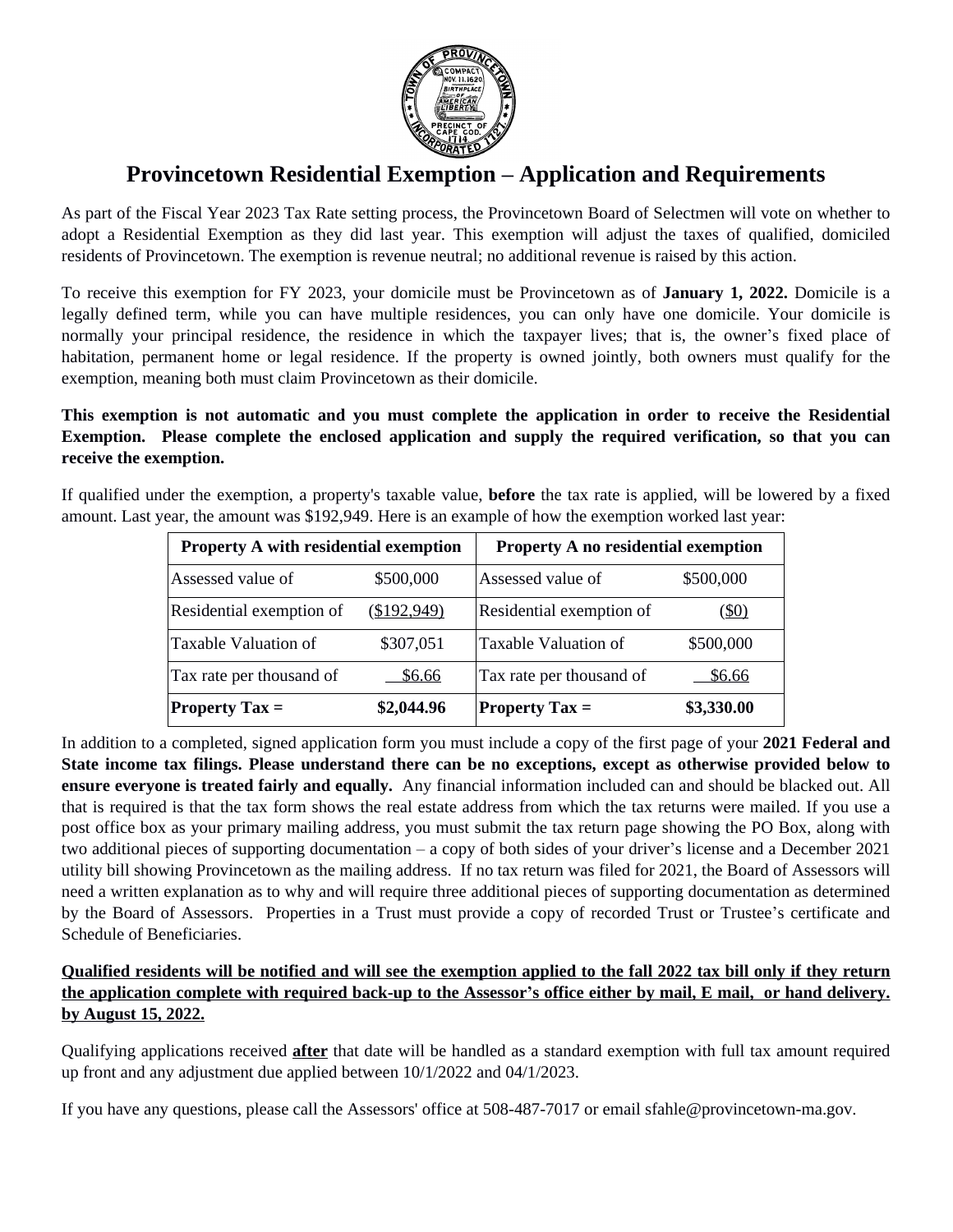## **FISCAL YEAR 2023 RESIDENTIAL EXEMPTION**

#### **THE COMMONWEALTH OF MASSACHUSETTS**

## **PROVINCETOWN**

All information on this form must be completed in full and required documentation must be attached in order the application to be considered complete. Under statute, the application for residential exemption must be filed no later than April 1, 2023, or 3 months after the date the actual tax bill is issued, whichever is later. HOWEVER, FOR THE EXEMPTION TO BE APPLIED TO THE Fall 2022 TAX BILL, THE COMPLETED APPLICATION ALONG WITH ANY REQUIRED BACKUP MUST BE RECEIVED BY AUGUST 15, 2022.

The undersigned being aggrieved by the failure to receive a residential exemption on real estate situated at

 for fiscal year 2023 hereby applies for such an exemption. Number

### **STATEMENT OF FACTS**

1) **Name(s) of record owner(s)** 2) **Name of Applicant(s)**

 $\overline{a}$ 

3) **Date Property Acquired** 

4) Was parcel *owned and occupied* by you as your *principal residence* as of January 1, 2022? YES NO NO

NOTE: If no, then you do not qualify for the exemption.

5) **Attach a copy of the front page of your 2021 Federal and State Income Tax Return showing the above parcel address.**

- If return shows a PO Box, attach a copy of tax returns & a copy of both sides of current driver's license and a copy of either a December 2021 utility bill or 2021 water bill showing owner's name with Provincetown address.
- If you weren't required to file a tax return in 2021, submit a short written explanation why and include any pertinent

documentation such a SSI return, a copy of both sides of a current driver's license, a copy of a December 2021 utility bill and a 2021 water bill showing owner's name with Provincetown address.

 Properties in a Trust must provide a copy of recorded Trust or Trustee's certificate stating you are a Trustee and have a beneficial interest in the Trust and / or include a Schedule of Beneficiaries.

\_\_\_\_\_\_\_\_\_\_\_\_\_\_\_\_\_\_\_\_\_\_\_\_\_\_\_\_\_\_\_\_\_\_\_\_\_\_\_\_\_\_\_\_\_\_\_\_\_\_\_\_\_\_\_\_\_\_\_\_\_\_\_\_\_\_\_\_\_\_\_\_\_\_\_\_\_\_\_\_\_\_\_\_\_\_\_\_\_\_\_\_\_\_\_\_\_\_\_\_\_\_\_ \_\_\_\_\_\_\_\_\_\_\_\_\_\_\_\_\_\_\_\_\_\_\_\_\_\_\_\_\_\_\_\_\_\_\_\_\_\_\_\_\_\_\_\_\_\_\_\_\_\_\_\_\_\_\_\_\_\_\_\_\_\_\_\_\_\_\_\_\_\_\_\_\_\_\_\_\_\_\_\_\_\_\_\_\_\_\_\_\_\_\_\_\_\_\_\_\_\_\_\_\_\_\_

6) List the location and type of **any other residential real estate** owned by you:

| 7) Have you received or applied for any other residential exemption and/or homestead exemption in any other state, city or town                                                                                                                                                                                                                                                                                                                                                           |
|-------------------------------------------------------------------------------------------------------------------------------------------------------------------------------------------------------------------------------------------------------------------------------------------------------------------------------------------------------------------------------------------------------------------------------------------------------------------------------------------|
| in this fiscal year $(7/1/22 \text{ to } 6/30/23)$ ? NO YES If yes, what city/state?                                                                                                                                                                                                                                                                                                                                                                                                      |
| Signing this form under the penalties of perjury has the legal effect of swearing under oath to the truthfulness of the information contained<br>herein. All items on this form must be completed as indicated. In addition to other sanctions provided by law, intentional<br>misrepresentation of facts in this application may result in cancellation of this exemption and the subsequent issuance of an omitted bill<br>for the exempted value involved for the current fiscal year. |
| 9) Signature of Applicant:                                                                                                                                                                                                                                                                                                                                                                                                                                                                |
| 10) Mailing Address (if different than property location):                                                                                                                                                                                                                                                                                                                                                                                                                                |

Email Address: Phone Number: 2003. Phone Number: 2004. Phone Number: 2004. Phone Number: 2004. Phone Number: 2004. Phone Number: 2004. Phone Number: 2006. Phone Number: 2006. Phone Number: 2006. Phone Number: 2006. Phone N

KEY# (Assessor's Use)

ASSESSOR'S USE ONLY